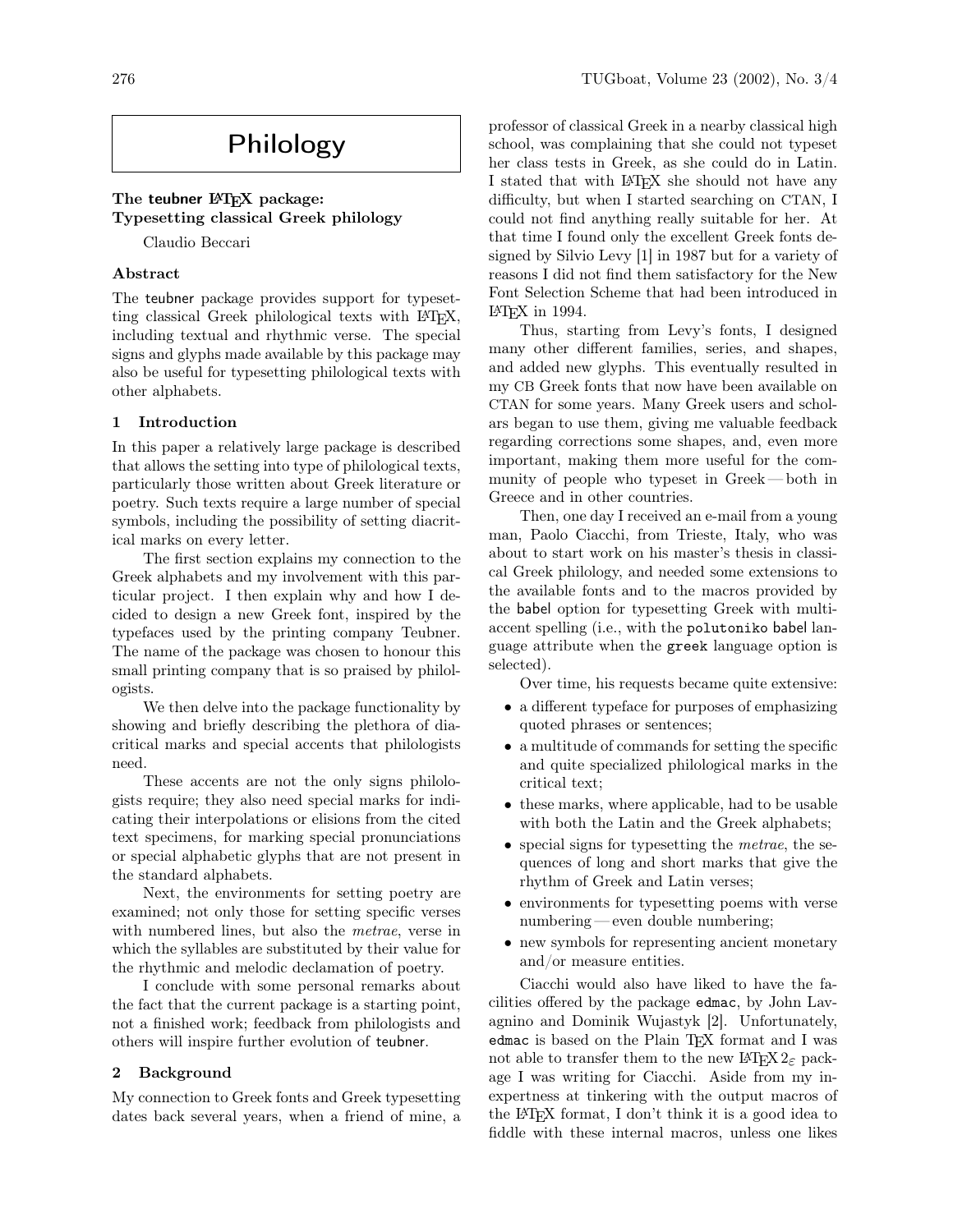Έν άρχη ήν ο Λόγος, και ο Λόγος ήν προς τον Θεόν, καί Θεός ήν ο Λόγος. ούτος ήν έν άρχη πρός Θεόν. πάντα δι' αύτοῦ ἐγένετο, καὶ χωρὶς αὐτοῦ ἐγένετο οὐδὲ *ềv δ γέγονεν. ἐν αύτ*ῷ ζωὴ ῆν, καὶ ἡ ζωὴ ῆν τὸ φῶς τῶν ἀντρώπων. καί τὸ φῶς ἐν τῆ σκοτία φαίνει, καί ἡ σκοτία αύτό ού κατέλαβεν.

Figure 1: Sample text set with the Olga-like Greek typeface

to get into trouble and, if he's lucky, end up with something that is working with the current version of  $\text{LFT}X$  but may very well be incompatible with the next version. In my opinion, this sort of operation can be carried out only by the L<sup>AT</sup>EX team.

I must add that recently the package poemscol by John Burt [3] was made available to the TEX community. This package is dedicated to printing anthologies of selected poems with adequate comments and retrieval information of the sources. I find it is a versatile instrument in the hands of a scholar, suitable for publishing well designed poetry books. This package has some of the philological functionality that is missing from teubner, but it deals only with poetry with numbered verses and with end-notes; in other words, poemscol can set end-notes whose numbers correspond to the verse numbers. This could be implemented also in teubner but I have preferred to avoid end-notes, since I consider it unwieldy to look up the notes in a different place from the current page.

poemscol provides the structures required to produce a critical edition of the kind specified by the Modern Language Association's Committee on Scholarly Editions, whereas these are not contained in teubner; the latter is primarily dedicated to new symbols and to low-level commands for formatting philological text, in particular when the Greek alphabets are used.

#### The new typeface for emphasis 3

The standard "italic" Greek typeface used with babel when the CB fonts are used is an imitation of the rather modern Olga typeface introduced by the Greek Font Society and fully described in the invaluable book  $\emph{Greek Letters}$  - From Tablets to Pixels [4]. A sample text composed with such a font appears in figure 1.

However, classical philologists are rather conservative when it comes to typesetting, by and large, and like to see their works typeset in the traditional fonts that have always been used by the best publishing houses for this purpose. In this regard, I discovered that the most authoritative publishing

Έν άρχη ήν ο Λόγος, και ο Λόγος ήν πρός τον Θεόν, καί Θεός ήν δ Λόγος. ούτος ήν έν άρχη πρός Θεόν. πάντα δι' αύτοῦ ἐγένετο, καί χωρίς αὐτοῦ ἐγένετο οὐδὲ έν δ γέγονεν. έν αύτῷ ζωή ἦν, καί ἡ ζωή ἦν τὸ φῶς τῶν ἀντρώπων. καί τὸ φῶς ἐν τỹ σκοτία φαίνει, καί ή σκοτία αύτό ού κατέλαβεν.

Figure 2: The same sample text, set with the Lipsiakos Greek typeface

house is the B.G. Teubner Verlagsgesellschaft of Lipsia. The Greek type face used by this publishing house is very elegant and is highly praised by readers; see, for example,  $[5]$ . In  $[4]$ , the Teubner font is thoroughly described, including explanations as to why it is so widely used in scholarly works. This font became so widespread that it received in Greece the definitive name "Lipsiakos".

Paolo Ciacchi eventually persuaded me to adopt the Lipsiakos as the default typeface for emphasis with teubner. As it happened, I had already started remaking the Lipsiakos typeface with METAFONT. By the end of this long process, I had also received the assistance of Dimitrios Filippou who gave me invaluable suggestions for second order corrections of each glyph. Eventually, the typeface design ended up in a "final" version available on CTAN in both METAFONT and PostScript Type 1 format. The sample text of figure 1 reset with the Lipsiakos typeface is shown in figure 2.

The teubner package automatically substitutes the default "italic" Olga-like Greek typeface with the more traditional Lipsiakos one, and defines new commands and environments that extend the babel options available for typesetting Greek. Specifically, it provides the commands \textDidot for type setting its argument in the "regular" upright Didot Greek typeface, and \textLipsias for typesetting its argument with the Lipsiakos typeface, and it redefines \textlatin for inserting a phrase in Latin characters within a text typeset in Greek.

All of these commands (and the declarations \Lipsiakostext and \NoLipsiakostext), as well as selecting a particular font, change the current font encoding and the default language so that when their action is finished the previous default encoding and language are re-established. In this way it is straightforward for scholars to write an article mainly in, say, German, while inserting short (or long!) text samples in Greek within the work.

#### $\overline{\mathbf{4}}$ Accents and other diacritical marks

Philologists need to stack several accents and/or diacritical marks over or under alphabetic signs. The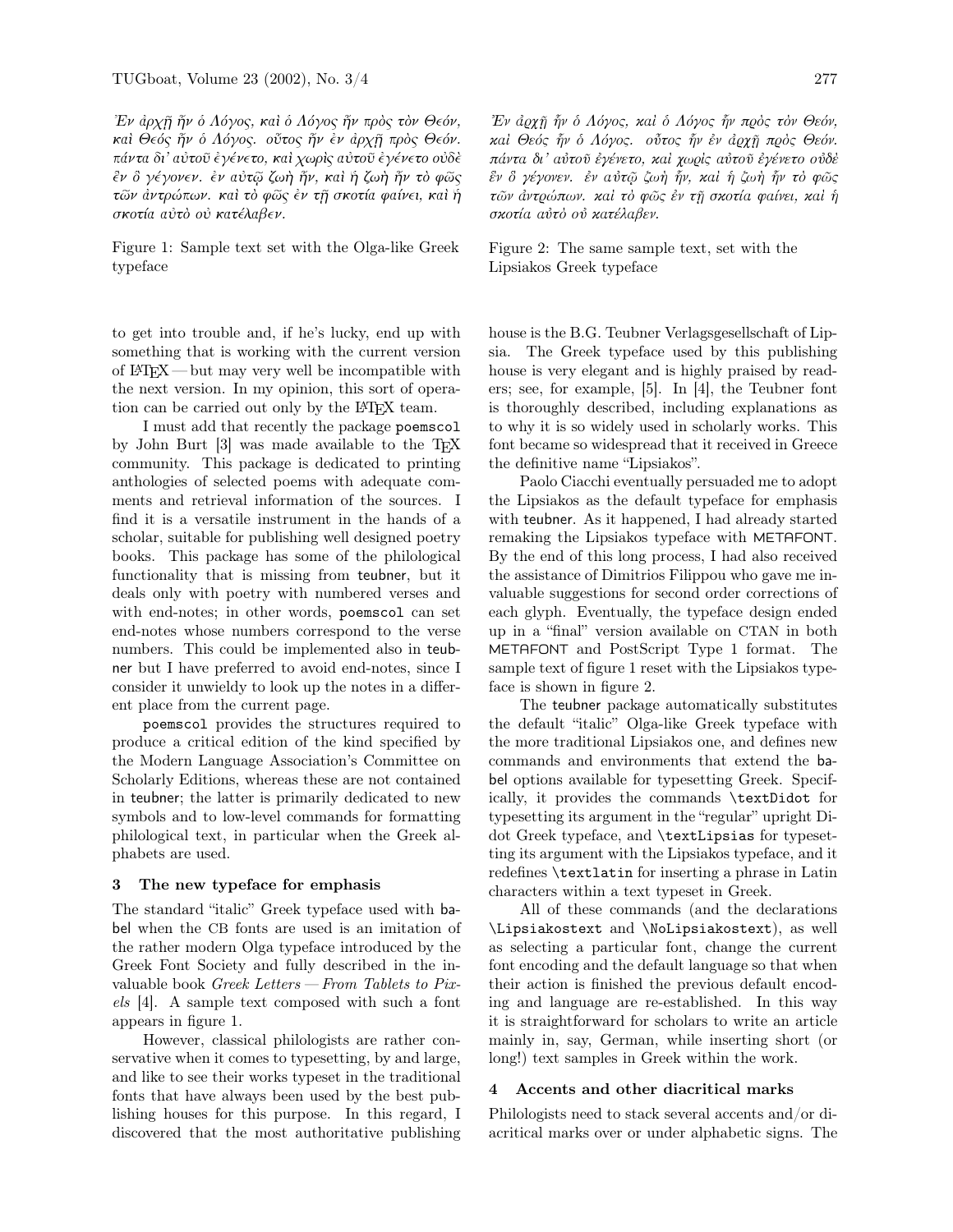Table 2: Accented vowel macros

| Example             | Syntax                                                           | Example                          | $\text{Syntax}$                                                       |
|---------------------|------------------------------------------------------------------|----------------------------------|-----------------------------------------------------------------------|
| à                   | $\setminus \{ \langle letter \rangle \}$                         | αω                               | $\text{letters}$                                                      |
| ά                   | $\backslash$ '{ $\langle$ <i>letter</i> }}                       | ά                                | $\hbox{\bf\&left}(letter)$ }                                          |
| $\tilde{\alpha}$    | $\Upsilon^{(letter)}$                                            | ά                                | $\Bbb{G}$ b{ $\langle letter\rangle$ }                                |
| ï                   | $\\left\langle \cdot\right\rangle$ + { $\langle letter\rangle$ } | ğζ                               | $\hat{\text{t}}$                                                      |
| ă                   | $\u{\text{letter}}$                                              | å                                | $\left\langle \text{drb}\right\{ \left\langle letter\right\rangle \}$ |
| ăι                  | $\U{diphthong}$                                                  | ğά                               | $\{\left\}$                                                           |
| $\overline{\alpha}$ | $\setminus = \{\langle letter \rangle\}$                         | ğ                                | $\S$ sb{ $\langle letter\rangle$ }                                    |
| ά                   | $\mathbf{r}$ { $\langle letter \rangle$ }                        | $\vec{\alpha}$                   | $\langle$ Am{ $\langle$ letter}}                                      |
| ά                   | $\setminus$ s $\{\langle letter\rangle\}$                        | $\dot{\overline{\alpha}}$        | $\Im\$ (letter)}                                                      |
| ί                   | \Ad{\letter\}                                                    | $\widetilde{\overline{\alpha}}$  | $\operatorname{Cm}(\langle letter \rangle)$                           |
| ì                   | $\d{Gd}$ { $\langle letter\rangle$ }                             | $\tilde{\vec{\alpha}}$           | $\lambda r m \{\langle letter \rangle\}$                              |
| ĩ                   | \Cd{\letter\}                                                    | $\hat{\bar{\alpha}}$             | $\Gamma(\langle letter \rangle)$                                      |
| ά                   | $\text{Tr}\left\{\text{letter}\right\}$                          | $\tilde{\vec{\alpha}}$           | $\text{Crm}\{\text{letter}\}$                                         |
| â                   | $\left\langle \text{cft}(\text{letter}) \right\rangle$           | $\check{\bar{\alpha}}$           | $\lambda \text{sm}\{\langle letter\rangle\}$                          |
| $\tilde{\alpha}$    | $\C{r}{\langle letter\rangle}$                                   | $\ddot{\hat{\overline{\alpha}}}$ | $\Sm\{\langle letter\rangle\}$                                        |
| ά                   | $\text{As}$ { $\langle letter\rangle$ }                          | $\tilde{\vec{\alpha}}$           | $\text{Csm}\{\langle letter\rangle\}$                                 |
| ä                   | $\S\$ { $\langle letter\rangle$ }                                | $\dot{\vec{\alpha}}$             | $\mathcal{S}m\{\langle letter\rangle\}$                               |
| ã                   | $\csc\{letter\}$                                                 | $\dot{\bar{\alpha}}$             | $\mathbb{R} \left( \left\langle letter \right\rangle \right)$         |
| ř                   | $\c\{\langle letter\rangle\}$                                    | ά                                | \iS{\letter\}                                                         |
| ũ                   | $\setminus$ semiv $\{ \text{letter} \}^2$                        | エンド                              | $\d{\langle letter\rangle\}$                                          |
| $\mathbf{a}$        | $\langle \text{letter} \rangle$ <sup>2</sup>                     |                                  | \bd{(letter)}                                                         |

 $^1\,$  The circumflex accent may be obtained with  $\backslash\tilde{}$  only if the attribute polutoniko is specified for the Greek language with babel v.3.7.

<sup>2</sup> Most commands may be used also with Latin letters.

most obvious instance is when they have to typeset poems (or even prose) inserting rhythmic accents and melodic accents simultaneously; for example, a grave accent over a macron. In other situations, it is better (and recommended) to address the specific accented glyphs without resorting to the ligature mechanism embedded into the CB Greek fonts. We will discuss this later.

Thus, teubner defines stacking accent macros that take into account the font slant in skewing the accent stack. Also, end user macros are available so as to allow the typesetter to put multiple accents over any glyph. Philologists must also be able to put accents over consonants, so even simple accents have their own macros that accept any symbol as the alphabetic symbol to mark. It is therefore not particularly difficult to typeset  $\check{a}$  (\Ab{a}) or  $\dot{\bar{\omega}}$  (\Gm{w}) or even  $\zeta(\check{\mathsf{s}})$ .

The sample text displayed in figure 2 has a glitch: compare the words  $a\dot{v}\tau\tilde{o}^{\dagger}$  and  $a\dot{v}\tau\tilde{\varphi}^{\dagger}$ . They display an evident difference in the initial diphthong; for the first word, the marked upsilon has been ob-

| \aa                         | á                           | \ag                                                | $\dot{a}$                  | \ac                     | $\tilde{a}$                        |
|-----------------------------|-----------------------------|----------------------------------------------------|----------------------------|-------------------------|------------------------------------|
| $\simeq$                    | ă                           | $\setminus$ asg                                    | å                          | $\backslash \text{asc}$ | ã                                  |
| $\arctan$                   | å                           | $\arg$                                             | â                          | $\arct$                 | ã                                  |
| $\arai$                     | ą                           | $\arg i$                                           | ą                          | $\arci$                 | $\tilde{q}$                        |
| \ai                         | $\mathfrak{a}$              | $\arctan$                                          | å                          | $\a$ s                  | å                                  |
| $\lambda$ si                | $\mathring{d}$              | \aai                                               | $\acute{a}$                |                         |                                    |
| $\ar{i}$                    | ą                           | $\qquad$                                           | ą                          | $\setminus$ aci         | $\tilde{a}$                        |
| $\lambda$                   | $\tilde{d}$                 | $\setminus$ asgi                                   | $\ddot{a}$                 | $\s<$ asci              | ą                                  |
| $\sqrt{ha}$                 | ή                           | $\bar{\mathcal{A}}$                                | $\dot{\eta}$               | $\sqrt{hc}$             | $\tilde{\eta}$                     |
| \hsa                        | $\tilde{\eta}$              | $\verb \hspace{0.2em} $                            | $\ddot{\hat{\eta}}$        | \hsc                    | $\tilde{\eta}$                     |
| \hra $\,$                   | $\tilde{\eta}$              | $\hbox{\rm\thinspace\,}$                           | $\tilde{\eta}$             | $\verb \hrc $           | $\tilde{\eta}$                     |
| \hrai                       | $\tilde{\eta}$              | \hrgi                                              | ที                         | \hrci                   | $\tilde{\eta}$                     |
| $\hbox{\rm\thinspace hi}$   | $\eta$                      | \hr                                                | $\mathring{\eta}$          | \hs                     | $\mathring{\eta}$                  |
| \hsi                        | ทิ                          | \hai                                               | ή                          |                         |                                    |
| \hri                        | ń                           | \hgi                                               | 'n                         | \hci                    | $\widetilde{\eta}$                 |
| $\hspace{0.1em}\text{hsai}$ | ท้                          | \hsgi                                              | กิ                         | \hsci                   | $\tilde{t}$                        |
| \wa                         | $\overline{\acute{\omega}}$ | \wg                                                | $\overline{\omega}$        | \wc                     | $\overline{\tilde{\omega}}$        |
| $\sqrt{wsa}$                | $\tilde{\omega}$            | \wsg                                               | $\ddot{\omega}$            | $\sqrt{wsc}$            | $\tilde{\omega}$                   |
| $\sqrt{w}$ ra               | $\mathring{\omega}$         | \wrg                                               | $\ddot{\omega}$            | \wrc                    | $\tilde{\omega}$                   |
| \wrai                       | $\tilde{\phi}$              | \wrgi                                              | $\ddot{\phi}$              | \wrci                   | $\tilde{\phi}$                     |
| \wi                         | $\omega$                    | $\sqrt{wr}$                                        | $\mathring{\omega}$        | $\sqrt{ws}$             | $\vec{\omega}$                     |
| $\text{Wsi}$                | $\vec{\phi}$                | \wai                                               | $\acute{\omega}$           |                         |                                    |
| \wri                        | $\mathring{\omega}$         | \wgi                                               | $\dot{\phi}$               | \wci                    | $\tilde{\omega}$                   |
| \wsai                       | $\tilde{\phi}$              | \wsgi                                              | $\vec{\phi}$               | \wsci                   | $\tilde{\phi}$                     |
| \ia                         | $\overline{\mathfrak{l}}$   | $\overline{\mathcal{N}}$ ig                        | $\overline{i}$             | \ic                     | $\overline{\widetilde{\iota}}$     |
| $\iota$ sa                  | ĩ                           | $\iota$                                            | $\tilde{l}$                | $\iota$ sc              | ĩ                                  |
| $\langle \text{ira}$        | ĩ                           | $\langle \text{irg}$                               | $\tilde{l}$                | $\iota$                 | ĩ                                  |
| $\{\text{ir}$               | î                           | \is                                                | $\hat{l}$                  | \id                     | $\ddot{i}$                         |
| $\lambda$                   | ť                           | \idg                                               | ť                          | $\backslash$ idc        | ĩ                                  |
| \ua                         | ύ                           | \ug                                                | $\dot{v}$                  | $\u$ c                  | $\tilde{v}$                        |
| $\us$                       | $\tilde{\tilde{v}}$         | \usg                                               | $\ddot{v}$                 | $\_{usc}$               | $\tilde{v}$                        |
| $\sqrt{ar}$                 | $\tilde{v}$                 | $\arg$                                             | $\hat{v}$                  | $\sqrt{arc}$            | $\tilde{\dot{v}}$                  |
| $\sqrt{u}$                  | $\mathring{v}$              | $\sqrt{us}$                                        | $\mathring{v}$             | $\u$                    | $\ddot{v}$                         |
| \uda                        | $\acute{v}$                 | \udg                                               | $\dot{v}$                  | \udc                    | $\tilde{v}$                        |
| \ea                         | έ                           | $\log$                                             | έ                          | $\er$                   | $\overline{\mathcal{\varepsilon}}$ |
| $\simeq$                    | έ                           | $\operatorname{\backslash} \operatorname{\sf esg}$ | $\ddot{\hat{\mathcal{E}}}$ | $\era$                  | $\tilde{\mathcal{E}}$              |
| $\sqrt{es}$                 | $\mathring{\mathcal{E}}$    | $\ker$ g                                           | $\hat{\varepsilon}$        |                         |                                    |
| \oa                         | $\overline{\acute{o}}$      | \og                                                | $\overline{\dot{o}}$       | $\sqrt{\circ R^{1}}$    | $\overline{\delta}$                |
| $\backslash$ osa            | ő                           | $\log$                                             | ő                          | $\sqrt{$                | ő                                  |
| $\setminus$ os              | $\vec{o}$                   | \org                                               | $\ddot{o}$                 |                         |                                    |

<sup>1</sup> For homogeneity with the other command definitions the command \oR should be spelled \or, but then it would produce incompatibilities due to the TEX primitive of the same name.

tained with the accent macro  $\s u$  (the mnemonic 's' stands for 'smooth breath'), while for the second word the ligature mechanism was invoked by writing simply >u. With other typefaces you hardly notice the difference, but with the Lipsiakos face the shape of the upsilon makes it very evident that the kerning between the initial alpha and the marked upsilon in the second case is not effective.

Table 1: Accent macros

 $^{\rm 1}$  This is the situation referred to earlier where it is best to access accents directly. The glitch in the composition of the sample text was intentionally not corrected in order to show this difference.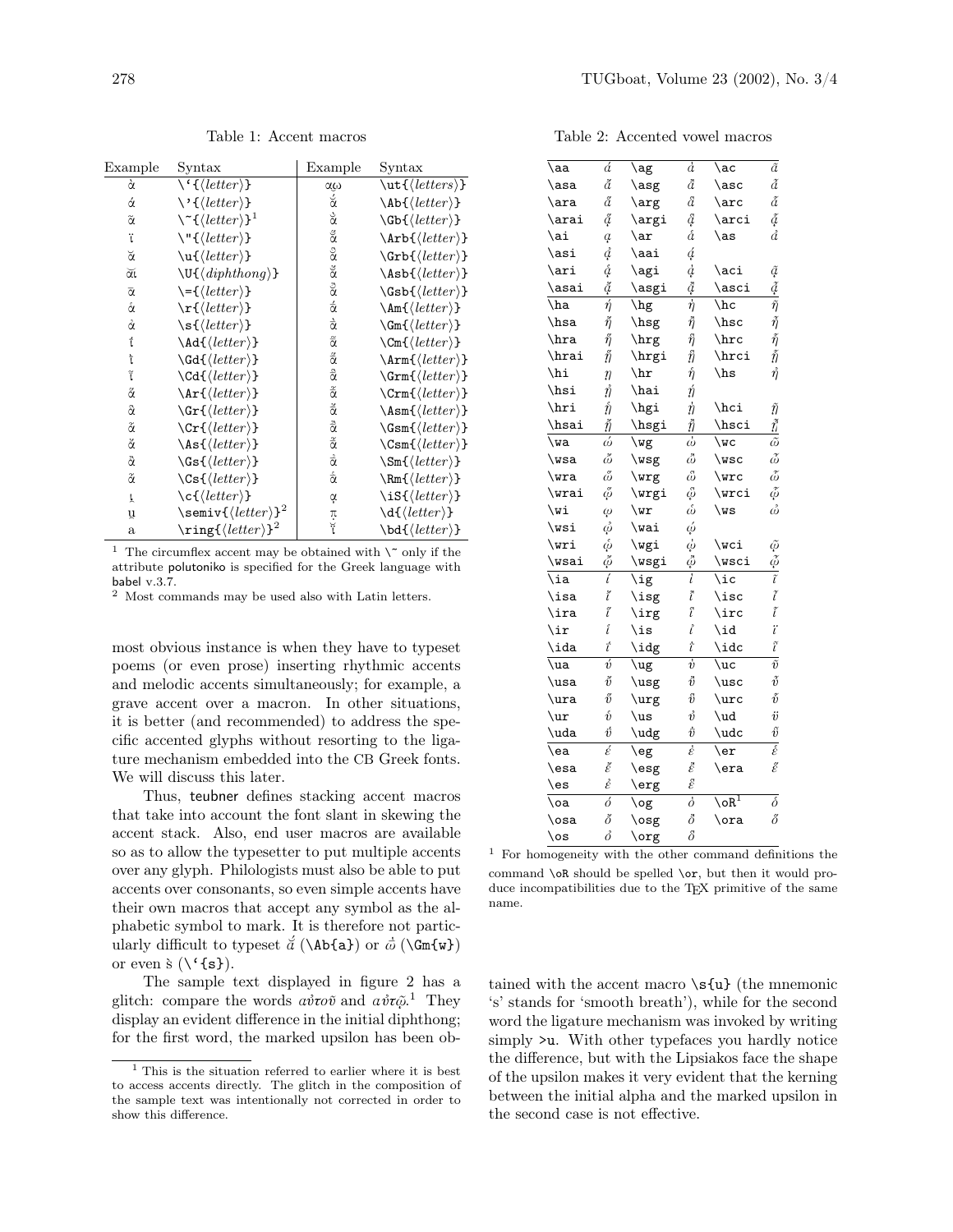This is a drawback of the ligature mechanism, which is otherwise so useful for keying in text: TEX metric files only support kerning and ligature information for two characters at a time. Therefore, some information is lost when you key in  $a > u$ , because it involves three characters, directly processed by TEX. On the other hand, no information is lost when you key in a\s{u} because, thanks to the powerful  $\text{H}\_\text{F}X2_{\varepsilon}$  commands,  $\s(u)$  is mapped directly to the glyph that represents  $\dot{\theta}$ , without resorting to the ligature  $\psi \Longrightarrow \mathbf{v}$ . Of course these refinements can be thought of as second order refinements so as to obtain the very best typesetting. For speeding up the keying process in this particular case, there is also available the command \us, but of course then you must type  $a\u_s_t^w|$  in order to obtain  $a\dot{v}\tilde{w}$ .

Accent commands and accented vowel macros are collected in tables 1 and 2. The mnemonics are quite transparent; in any case, the package documentation accompanying teubner gives more details. I would like to stress that these accent and accented vowel macros are for fine-tuning the final typesetting; the typesetter should not trouble to use them before reaching the final step, and then only if some irregularities are found in the letter kerning of specific words.

#### 5 Philological signs

It would take us too far afield to describe here each and every command related to the special philological signs. In general, let us recall that philologists insert such signs when they want to stress the point that some letters in the transcription of an ancient manuscript, papyrus, tablet, or the like, has been replaced or interpolated by the scholar, or perhaps that the original spelling is thought to be wrong and the correction is specially marked. All these instances received technical names and the commands to produce them correspond to their full names or are abbreviations; most are Latin names, but sometimes it's difficult to distinguish a real Greek or Latin name from a Latinized version of a Greek name. In any case, philologists know very well their meaning and can distinguish very easily which command to use for producing which sign.

Table 3 contains most, though not all, of the specific commands defined in teubner. Some of them have been already described, others are used for inserting the philological signs, and still others are used for defining special signs used in philology.

In table 4, we have the commands and the ligatures that provide access to all the special symbols that are included among the 256 glyphs of every CB Greek font. Some of these symbols are accessible

### Table 4: Greek and general symbols

|             |            | «                          | ))       | ≫        |
|-------------|------------|----------------------------|----------|----------|
| ,           | \GEcdq     | $\mathfrak{c}\mathfrak{c}$ |          |          |
| ,           | \GEcq      | 6                          | ?        |          |
| 44          | \ENcdq     | "                          |          |          |
| $\varsigma$ | \varstigma | 5                          | \Stigma  | Œ        |
|             | \koppa     |                            | \Coppa   |          |
| λ           | \Sampi     | λ                          | \permill | $\%$ o   |
| F           | \Digamma   | F                          | \euro    | €        |
|             | ١F         | F                          | \shwa    | $\Theta$ |
|             |            |                            |          |          |

through babel commands, so there is no need to resort to the teubner extension package. Nevertheless, it is useful to have them collected in a single table, so as to know the differences between variants. Some of these glyphs are used by the babel commands \greeknumeral and \Greeknumeral: the teubner package redefines both commands in order to represent the value '6' with the digamma sign (which is traditional with philologists), and it defines new variant commands that use the stigma sign for the value '6' (which is more common in ecclesiastical writings). The result can be seen in the following examples:

if you type \greeknumeral{1996} you get  $\alpha \gamma$ if you type \Greeknumeral{1996} you get AAQF' if you type \greeknumeral\*{1996} you get αλγτ' if you type  $\G$ reeknumeral\*{1996} you get  $A\Lambda$ ? I'

#### 6 Environments for poetry

teubner defines two kinds of environments for typesetting poetry: the first deals with actual verse and has three variants; the second deals with *metrae*, which are the metric patterns describing rhythms of verses and/or stanzas.

#### 6.1 Environments for verse

The first verse environment, with the Latin name of versi, typesets verses in block mode, with a separator between each verse. Over the separator is a sequence number. The left margin of the block may be set with a descriptor, generally the overall reference to the group of verses. The result is as follows:

```
Mer. fr. 4 ἔνθ' δ μὲν ε[ἰσπλη] ^{68}_{\perp} θὺν Μερόπων κίεν. ή
            [\deltaἑ δια] ^{69} π\varrhoό αἶχεμῆι σθῆτος [ἔλασσεν.]
            \overset{70}{\phantom{1}} \overset{70}{\delta} \delta' \mathring{\epsilon}ξέχυτ'\cdot οὐ γὰ\varrho [ὁμοῖαι] \left[\widetilde{d}\right] \overset{71}{\phantom{1}} θάναται
            θνηταῖσι βολ[aὶ κατὰ\ ]^{72}_{+} γαῖαν ἄσιν. π\varrho\eta[\![\mu]\!]ν[\tilde{\eta}-
            ς δ. . . ] \overset{73}{\shortparallel} τησε. μέλας δὲ περιε.\left[\dots\right] \overset{74}{\shortparallel} ρω
```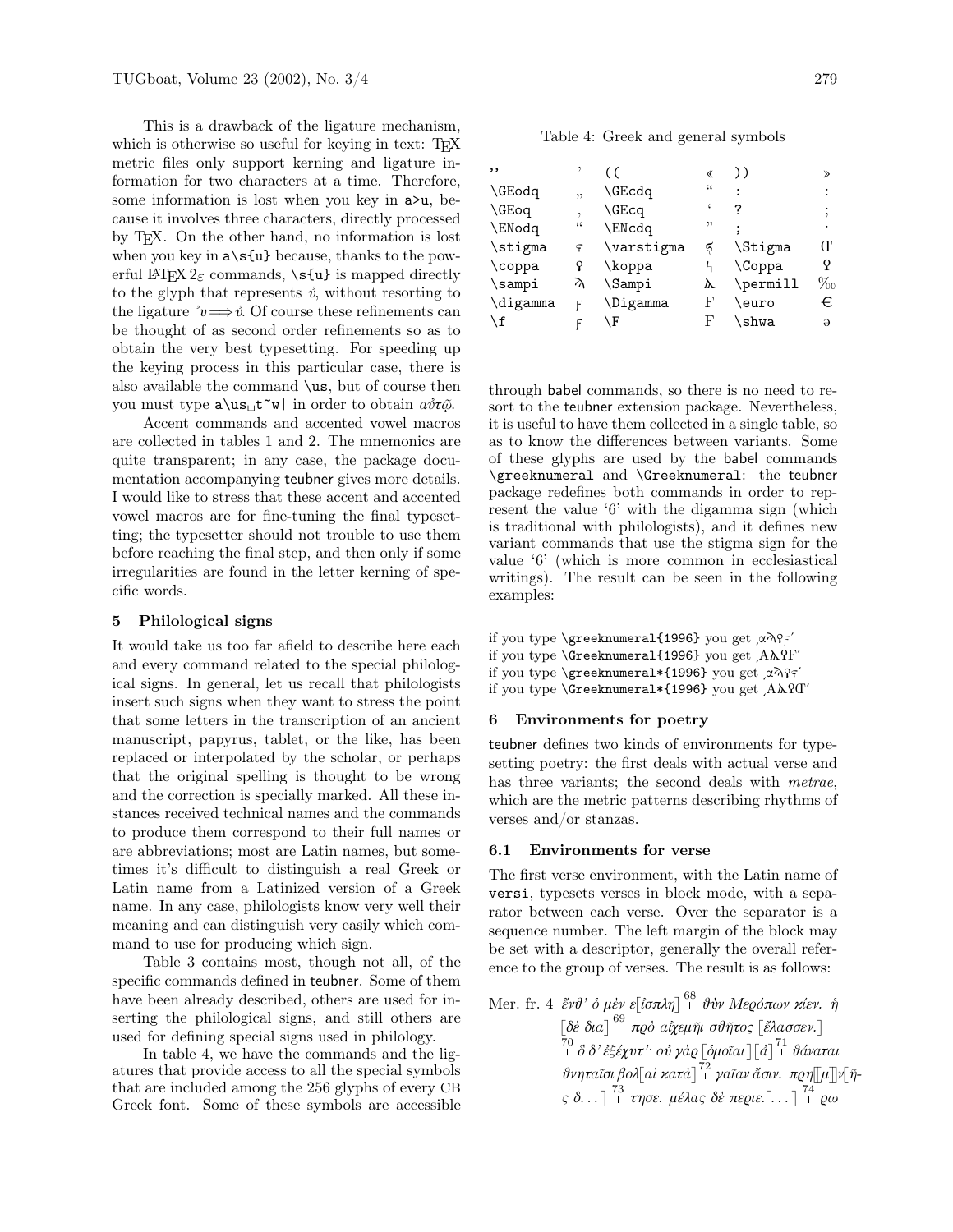| Example                                         | Syntax                                       | Example                    | Syntax                                        |
|-------------------------------------------------|----------------------------------------------|----------------------------|-----------------------------------------------|
| Βαχύλιδες                                       | $\texttt{Lipsias}({\textit{text}})$          | $\{a\beta\gamma\}$         | $\text{lesp}\left\{\text{text}\right\}$       |
| Βαχύλιδες                                       | $\text{testDidot}\{\text{text}\}$            |                            | \LitNil                                       |
| text                                            | \textlatin $\{\langle text \rangle\}$        | $\hat{\mathbf{g}}$         | $\cap\{\langle letter\rangle\}$               |
| (Βαχύλιδες)                                     | $\frac{\text{text}}{\}$                      |                            | <b>\Coronis</b>                               |
|                                                 | $\lq$ lpar                                   | Г                          | \lmqi                                         |
| $\mathcal{)}$                                   | $\n\$ {rpar}                                 | L                          | $\text{rmqi}$                                 |
| (?)                                             | \qmark                                       | $a\beta y_1$               | $\mqi({\ell}$                                 |
|                                                 | $\text{Dots}$ [ $\langle number \rangle$ ]   | Г                          | \lmqs                                         |
|                                                 | $\D$ OOTS[ $\langle number \rangle$ ]        | $\overline{1}$             | $\rm\$                                        |
|                                                 | $\{\text{Dashes}\{\text{number}\}\}$         | $\lceil a\beta\rangle$     | $\mgs{(text)}$                                |
|                                                 | $\Delta$ SHES[ $\langle number \rangle$ ]    | $a\beta p$                 | $\text{zeugma}$ { $\text{text}$ }             |
| foo                                             | $\ap{\varphi(text)}$                         |                            | $\siniz {\langle text \rangle}$               |
| 9                                               | \sinafia                                     |                            | \paragr                                       |
|                                                 | \ :                                          |                            | \dparagr                                      |
|                                                 | \;                                           | $\otimes$                  | <b>\FinisCarmen</b>                           |
|                                                 | $\backslash$ ?                               | $\ddagger$                 | $\c{r}$                                       |
| $\vdots$                                        | \antilabe                                    | $a\beta y$                 | $\verb \apici{\langle text \rangle}$          |
|                                                 | ١I                                           |                            | \apex                                         |
| $\parallel$                                     | \dBar                                        |                            | \responsio                                    |
| Ш                                               | \tBar                                        |                            | $\int$ Int                                    |
| L                                               | \lbrk                                        | $*_{a}$                    | $\text{\backslash} \texttt{star}$             |
| 1                                               | $\mathbf{x}$                                 | $**_a$                     | $\text{\backslash} \text{d} \text{star}$      |
| $[a\beta \gamma]$                               | $\lambda$ ladd $\{\langle text \rangle\}$    | $***_a$                    | $\texttt{\texttt{text}}$                      |
| $\llbracket a\beta\nu \rrbracket$               | $\lambda$ lladd $\{\langle text \rangle\}$   |                            | ١,                                            |
| $\langle a\beta\rangle$                         | $\text{Ladd}(\text{text})$                   | Ш                          | \!                                            |
| $\langle \langle a\beta \gamma \rangle \rangle$ | $\text{LLadd}({\ell}$                        | 0123456789                 | $\verb \OSN{ \text{digits}\rangle} $          |
| $a\beta\gamma$                                  | \nexus{ $\langle text \rangle$ }             | $a\hat{\beta}\hat{\gamma}$ | $\n\text{nessof}\langle text \rangle$         |
| АB                                              | $\text{Utie}\$ letters)}                     | $ah\beta$                  | \h                                            |
| $aj\beta$                                       | \yod                                         | $a \partial \beta$         | \shwa                                         |
| $a\mathfrak{q}\beta$                            | $\mathbf{q}$                                 | AFB                        | \F                                            |
| $aF\beta$                                       | \f                                           | $\underline{\textbf{i}}$   | $\setminus$ semiv $\{\langle letter\rangle\}$ |
| $h^v$                                           | $\verb \skewstack { { \langle apez \rangle}$ |                            | $\md{\langle letter\rangle}$                  |
| $\check{\mathrm{e}}$                            | $\U{d}{\langle letter\rangle}$               | $\frac{1}{6}$              | $\m0\{\langle letter\rangle\}$                |
| ĕ                                               | $\U{0}$ { $\langle letter \rangle$ }         | ę                          | $\Omega$                                      |
| ę                                               | $\n\nasal({letter})$                         | đ                          | \cut $\left\langle b d g\right\rangle$ }      |
| ⊢                                               | \dracma                                      | ⋇                          | \denarius                                     |
| $\overline{\phantom{a}}$                        | \stater                                      | L                          | \etos                                         |
| C                                               | \hemiobelion                                 | C                          | \tetartemorion                                |
| $\overline{s}$                                  | \splus                                       | $\check{\mathbf{s}}$       | \stimes                                       |
| $\mathbf k$                                     | \kclick                                      |                            |                                               |

Table 3: Extended commands in teubner

The second environment, Versi, sets verses in display and separates stanzas with a blank line, just as the standard verse LATEX environment. The primary change is that Versi labels the verses with a numeric sequence which is printed every fifth element. The result is like this:

 $\overline{a}$ 

 $t_4$ <sub>5</sub>  $\tau a \cdot \pi \varrho \acute{o} \sigma \vartheta \varepsilon \chi$ ει $\varrho \widetilde{\omega}$ ν βίαν  $\delta$ ε[ί]ξομεν· τὰ δ' ἐπιόντα δα[ίμο]ν σοινεῖ. τόσ' εἶπεν ἀρέταικμος ἥρως·

 $\tau$ <sup>λ</sup>άφον δέ ναυβάται  $\varphi$ ]ωτός ύπεράφανον

50  $\vartheta$  *άρσος* Άλίου τε γαμβρῶι χόλωσεν ἦτορ

The third environment, VERSI, is similar to Versi with the addition that verses can be numbered according to two sequences: the outer one displays every fifth element, as before, while the inner one may be turned on and off, but when it is on displays every element. This composition looks like this: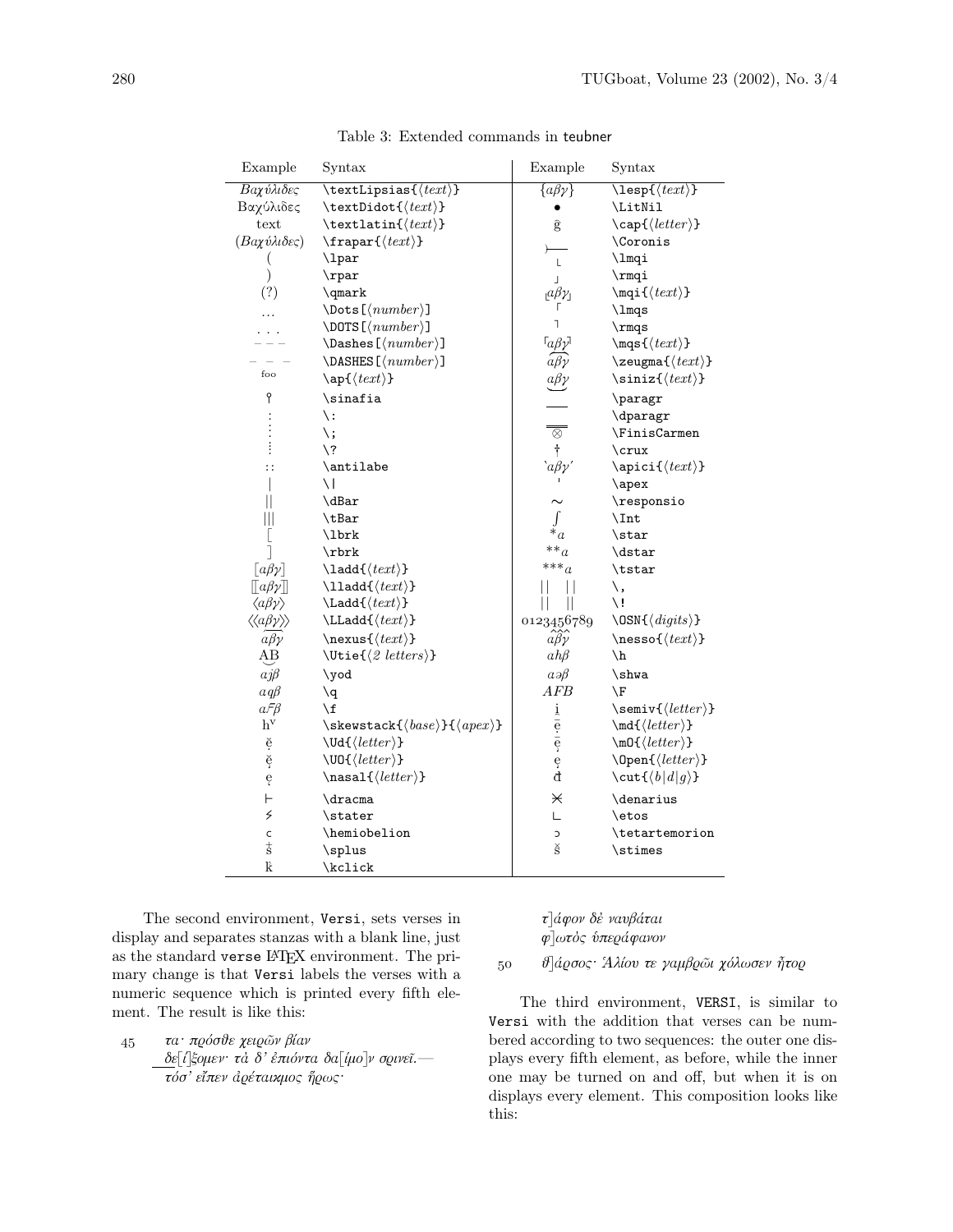| 40 |                | κέλομαι πολύστονον                           |
|----|----------------|----------------------------------------------|
|    | 18             | έρύκεν ΰβ' ριν· οὐ γάρ ἆν θέλοι-             |
|    |                | $\mu'$ ἄμβροτον έραννόν Άο δες               |
|    | 20             | ίδεῖν φάος, ἐπεί τιν' ἠϊθέ[ων                |
|    | 21             | σύ δαμάσειας άέκον-                          |
| 45 |                | τα· πρόσθε χειρῶν βίαν                       |
|    |                | 23 δε[ίξομεν τα δ' έπιόντα δα[ίμω]ν κρινεϊ." |
|    | $\mathbf{1}$   | τόσ' εἶπεν ἀρέταιχμος ἥρως·                  |
|    | $\overline{a}$ | $\tau$ <sup>λ</sup> άφον δε ναύβαται         |
|    | $\mathbf{a}$   | φλωτός υπεράφανον                            |
|    |                | $914$ cosan                                  |

50  $\frac{1}{4}$   $\frac{\partial}{\partial \varrho}$   $\frac{\partial}{\partial \varrho}$ 

See the teubner package documentation for details on the input syntax.

#### $6.2$ Environment and commands for metrae

Typesetting *metrae* requires both an alphabet  $-a$ special font with the necessary symbols—and a series of commands and environments. Table 5 shows most of the symbols that can be used within the metric commands and environments.

Most commands define a single 'note', but a few define frequently used rhythmic sequences and the rhythms of common verses. Most important of all, teubner provides a defining command \newmetrics, similar to \newcommand, for defining new metric sequences. (More details are given in the documentation of the teubner package, as usual.) The important point is thus not to memorize the multitude of metric commands (although their names are either full names or abbreviations that are commonly used in philological texts), but rather to remember that with the help of \newmetrics, one can encapsulate frequently used sequences in a particular verse, so as to save a substantial amount of input keying.

Metrae can generally be typeset within the standard IATFX verse environment, but sometimes it is necessary to use special constructs. In particular, a new environment bracedmetrics has been defined in order to typeset *metrae* well aligned and grouped together. With the help of this environment, it is not difficult to align various rhythms and to group with vertical braces some rhythmic variants that may appear in particular stanzas. For example, the following *metrae* can be obtained with a bit of work and attention:



Table 5: Metric symbols

| Command        | Metric symbol          |  |  |
|----------------|------------------------|--|--|
| \longa         |                        |  |  |
| \bbrevis       | س                      |  |  |
| \ubarbrevis    | ⊻                      |  |  |
| \ubarsbrevis   | $\underline{\cup\cup}$ |  |  |
| \corona        | C                      |  |  |
| \catal         | ᄉ                      |  |  |
| \anceps        | ×                      |  |  |
| \ancepsdbrevis | X                      |  |  |
| \brevis        | $\check{ }$            |  |  |
| \barbrevis     | ರ                      |  |  |
| \ubarbbrevis   | <u>س</u>               |  |  |
| \coronainv     | ن                      |  |  |
| \ElemInd       | ⌒                      |  |  |
| \ipercatal     | $^{+}$                 |  |  |
| \ubrevislonga  | U                      |  |  |
| \banceps       | $\bar{\mathsf{x}}$     |  |  |
| \hiatus        | H                      |  |  |
| \iam           | マー〜ー                   |  |  |
| \enopl         | レーハレーハー                |  |  |
| \aeolchorsor   | −ೡೡೡ                   |  |  |
| $\chi$         | $  \times$ $  \times$  |  |  |
| \chor          | $ \cup$ $\cup$         |  |  |
| \4MACRO        |                        |  |  |
| \hexam         | -00-00-00-00-00-       |  |  |
| \pentam        | <u>______ _____</u>    |  |  |
| \aeolicbii     | oo                     |  |  |
| \aeolicbiii    | 000                    |  |  |
| \aeolicbiv     | 0000                   |  |  |

#### $\overline{7}$ Conclusion

The teubner package is a complex project whose ultimate usefulness may be evaluated only by the philologists. In my own opinion, some highly useful features are still missing; in particular, integration with the edmac Plain TFX package. As I explained in the introduction, I believe that the particular functionality for setting footnotes in continuous lines with the references tied to the line number of the critical text must be implemented by the LAT<sub>F</sub>X team only; otherwise, sooner or later incompatibilities would certainly show up.

I hope that the special arrangements for switching language and alphabet provided by teubner, together with its wealth of special symbols, will be appreciated by scholars who can now typeset their works in their mother tongue or another "language of the trade", while inserting specimens of philological material written in another language with another alphabet.